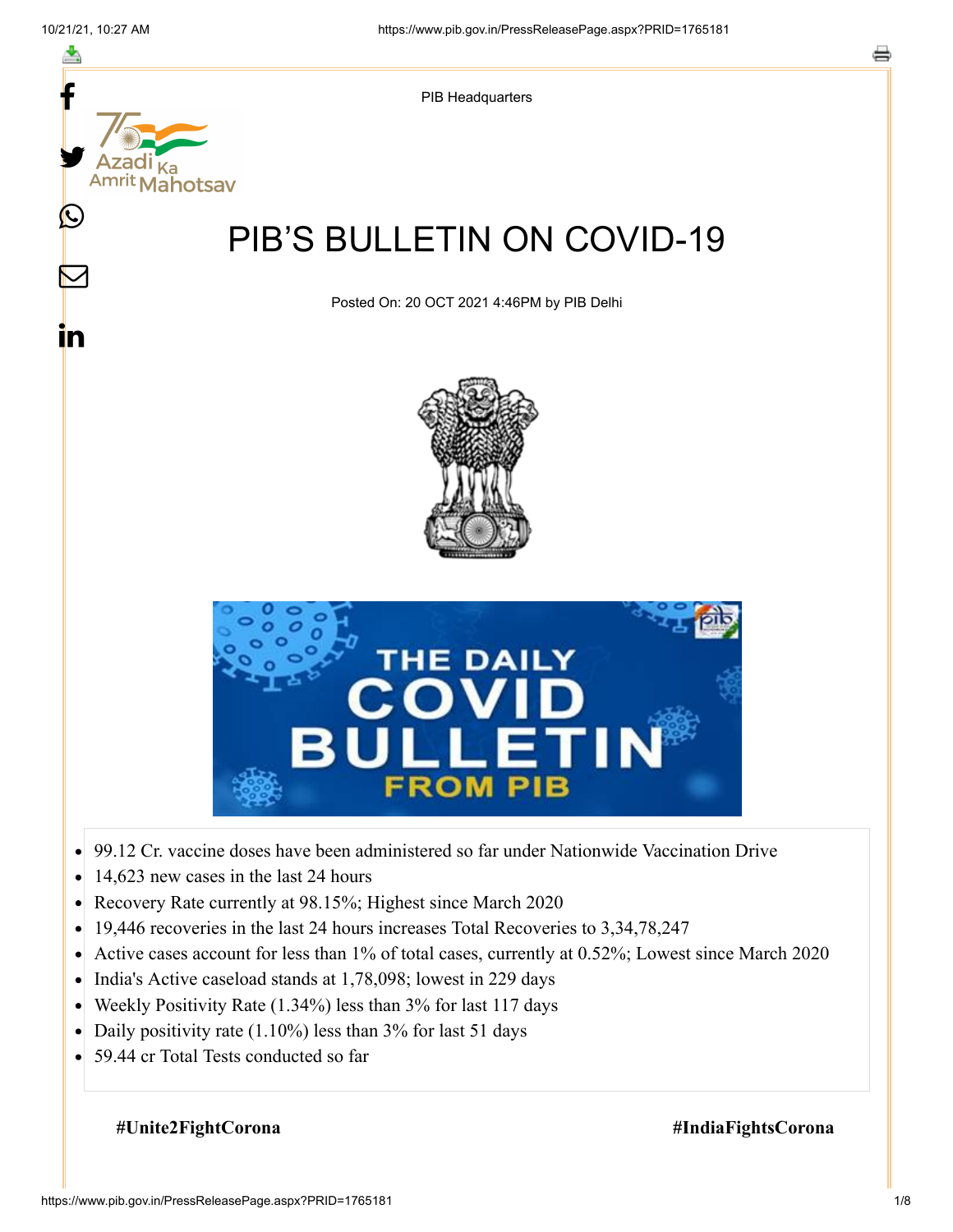#### **PRESS INFORMATION BUREAU**

### **MINISTRY OF INFORMATION & BROADCASTING**

#### **GOVERNMENT OF INDIA**



**COVID-19 Update**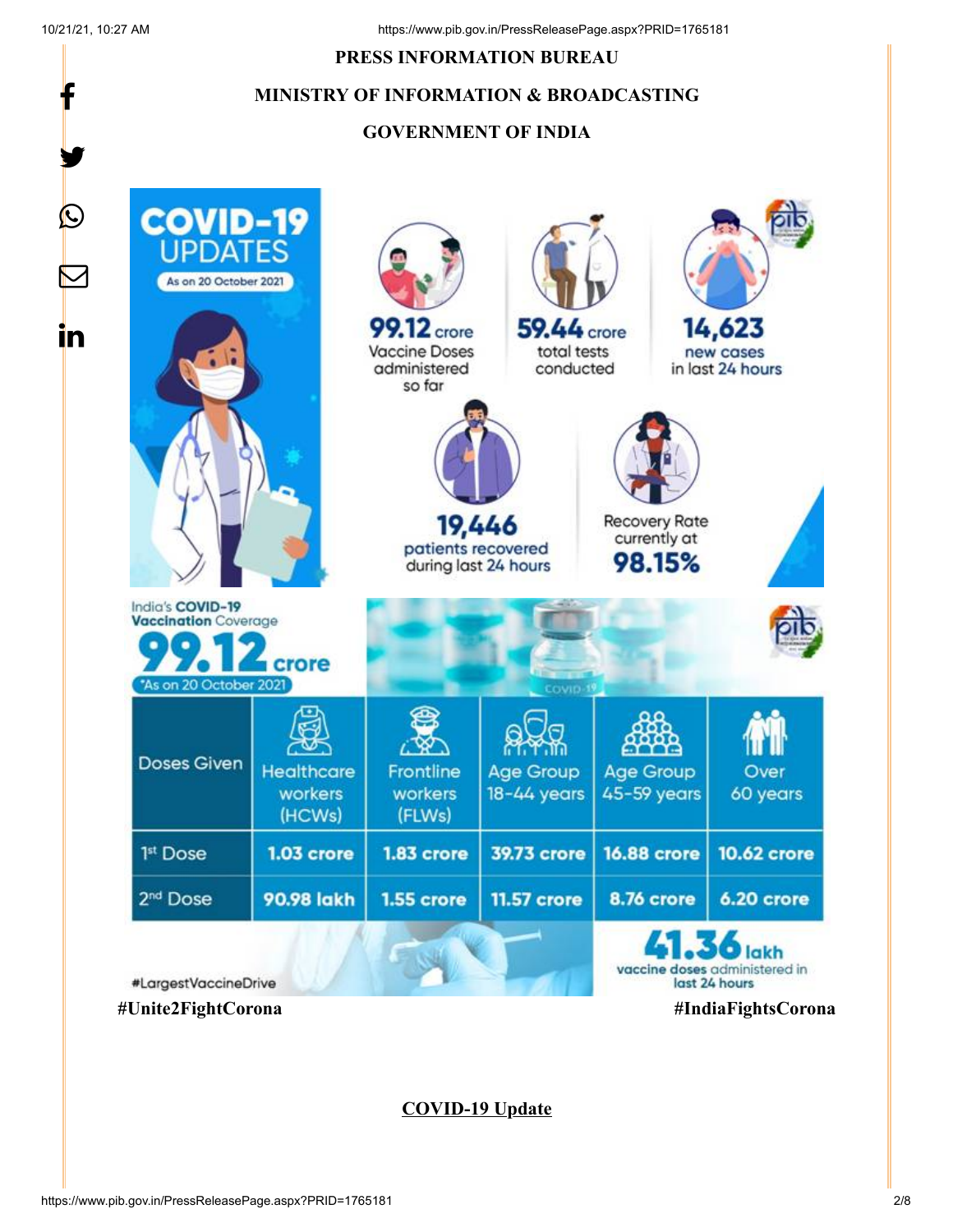y.

## **India's Cumulative COVID-19 Vaccination Coverage exceeds 99.12 Cr Recovery Rate currently at 98.15%; Highest since March 2020 14,623 New Cases reported in the last 24 hours India's Active Caseload (1,78,098) is lowest in 229 days Weekly Positivity Rate (1.34%) less than 3% for last 117 days**

With the administration of **41,36,142** vaccine doses in the last 24 hours, India's COVID-19 vaccination coverage has exceeded **99.12 Cr (99,12,82,283**) as per provisional reports till 7 am today. This has been chieved through 97,99,506 sessions.

The break-up of the cumulative figure as per the provisional report till 7 am today include:

| in |                       |                      |                 |
|----|-----------------------|----------------------|-----------------|
|    | <b>HCWs</b>           | $1st$ Dose           | 1,03,76,101     |
|    |                       | $2nd$ Dose           | 90,98,715       |
|    | <b>FLWs</b>           | $1st$ Dose           | 1,83,62,683     |
|    |                       | $2nd$ Dose           | 1,55,81,720     |
|    | Age Group 18-44 years | 1 <sup>st</sup> Dose | 39,73,05,720    |
|    |                       | $2nd$ Dose           | 11,57,29,771    |
|    | Age Group 45-59 years | $1st$ Dose           | 16,88,22,731    |
|    |                       | $2nd$ Dose           | 8,76,73,217     |
|    | Over 60 years         | $1st$ Dose           | 10,62,77,396    |
|    |                       | $2nd$ Dose           | 6,20,54,229     |
|    | <b>Total</b>          |                      | 99, 12, 82, 283 |

The recovery of **19,446** patients in the last 24 hours has increased the cumulative tally of recovered patients (since the beginning of the pandemic) to **3,34,78,247.**

Consequently, India's recovery rate stands at **98.15%**. Recovery Rate is currently at its highest peak since March 2020.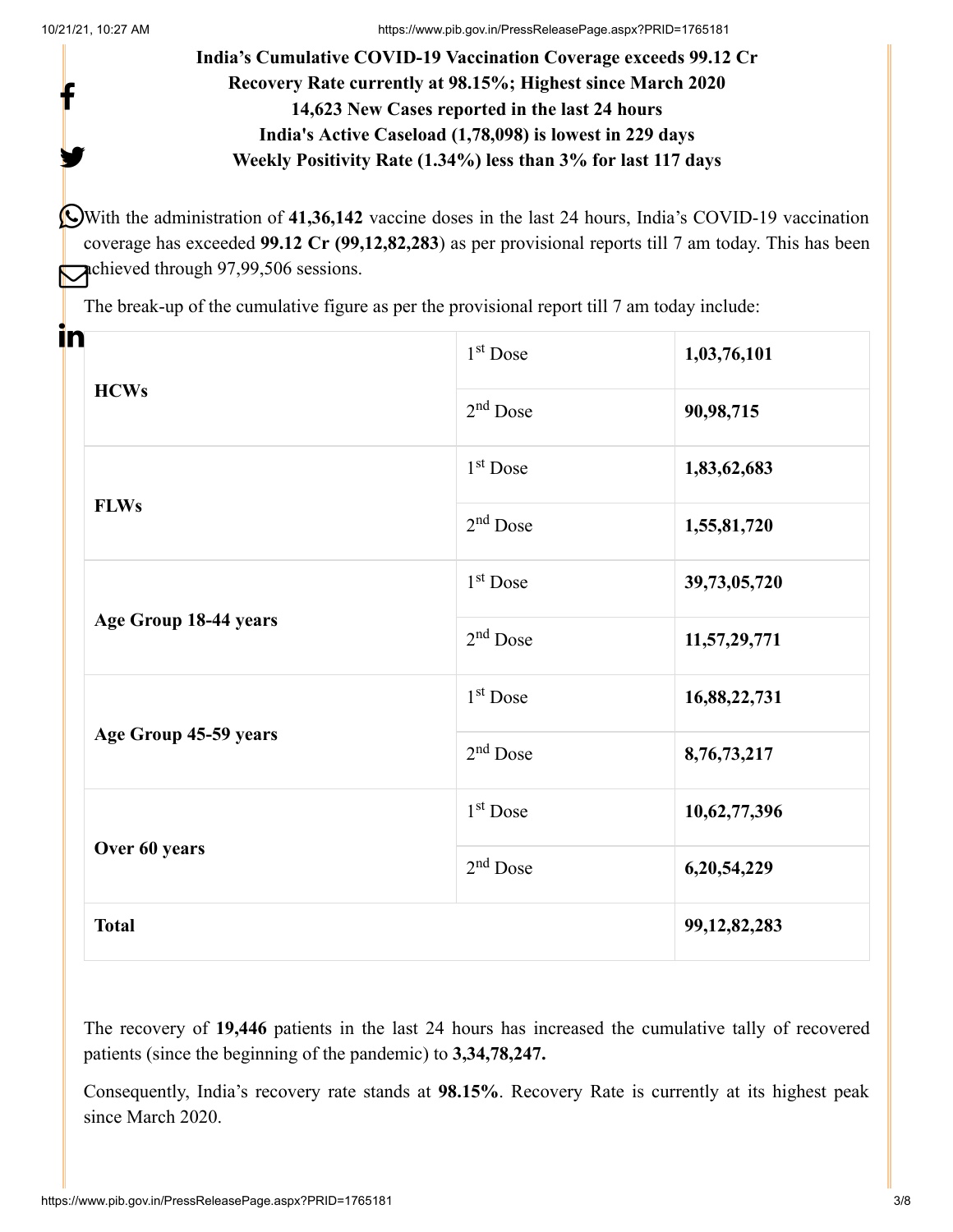Sustained and collaborative efforts by the Centre and the States/UTs continue the trend of less than 50,000 Daily New Cases that is being reported for 115 consecutive days now .

**14,623 new cases** were reported in the last 24 hours



# 14K New Cases reported in last 24 hrs

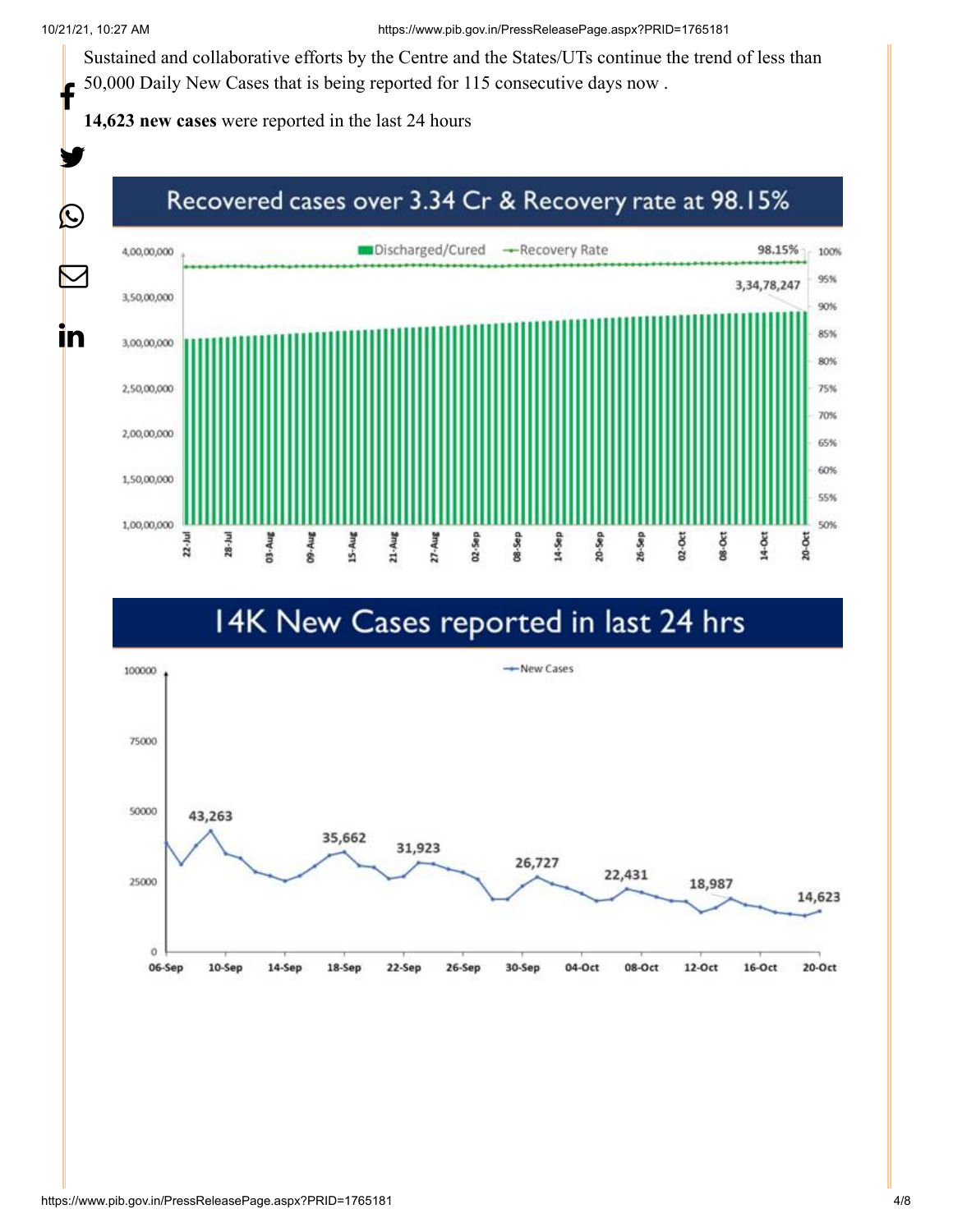The Active Caseload has fallen below 2 lakh mark and is presently at **1,78,098,** which is now **lowest in 229 days.** Active cases presently constitute **0.52%** of the country's total Positive Cases.



The testing capacity across the country continues to be expanded. The last 24 hours saw a total of 13,23,702 tests being conducted. India has so far conducted over **59.44 Cr (59,44,29,890**) cumulative tests.

While testing capacity has been enhanced across the country, **Weekly Positivity Rate at 1.34% remains less than 3% for the last 117 days now.** The **Daily Positivity rate reported to be 1.10%.** The daily Positivity rate has remained below 3% for last 51 days and below 5% for 134 consecutive days now.



<https://pib.gov.in/PressReleasePage.aspx?PRID=1765017>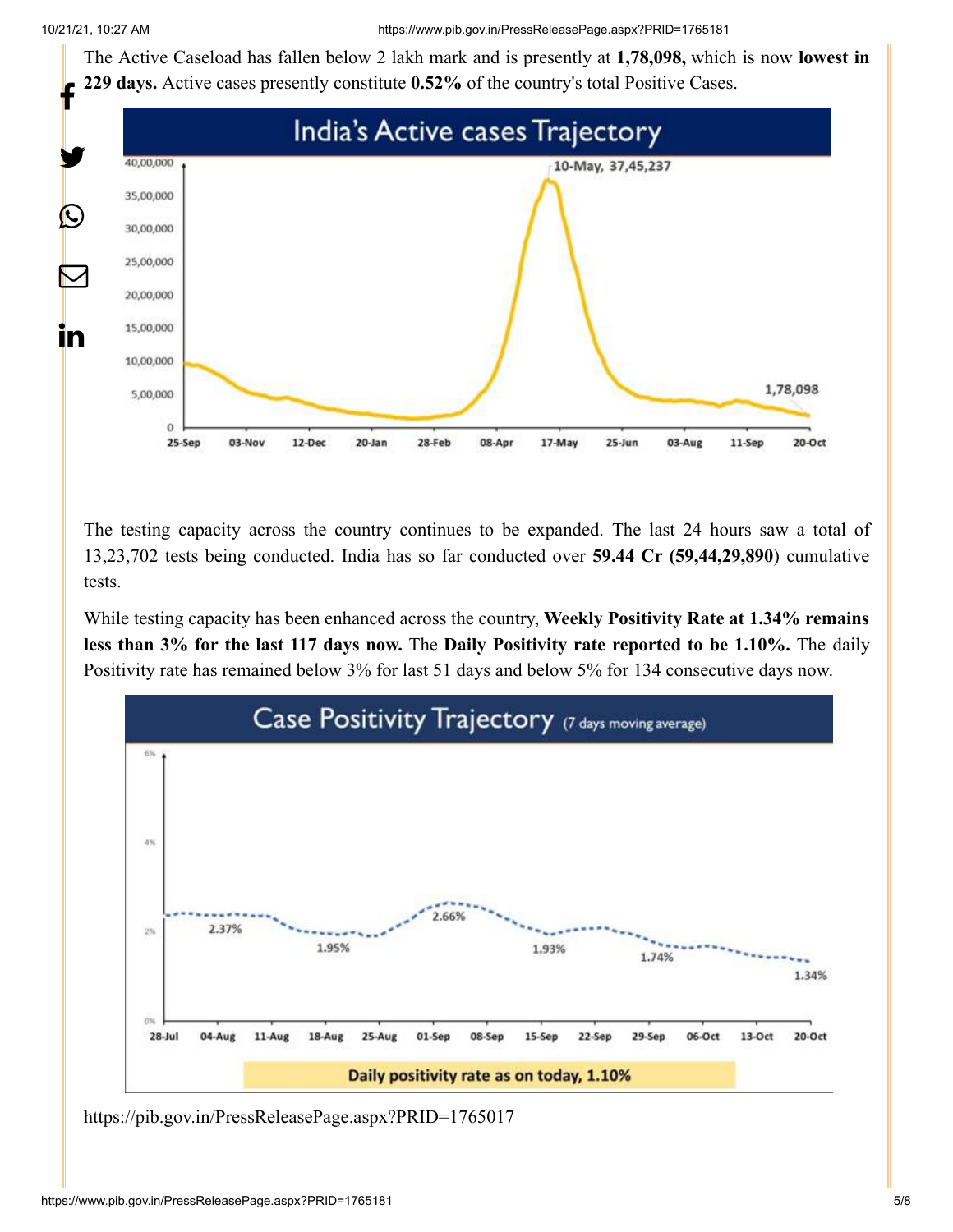## **Update on COVID-19 Vaccine Availability in States/UTs More than 102.4 Crore vaccine doses provided to States/UTs More than 10.78 Crore balance and unutilized vaccine doses still available with States/UTs**

The Union Government is committed to accelerating the pace and expanding the scope of COVID-19 vaccination throughout the country. The new phase of universalization of COVID-19 vaccination Commenced from 21<sup>st</sup> June 2021. The vaccination drive has been ramped up through availability of more vaccines, advance visibility of vaccine availability to States and UTs for enabling better planning by  $\sum$  hem, and streamlining the vaccine supply chain. У.

As part of the nationwide vaccination drive, Government of India has been supporting the States and **IN**UTs by providing them COVID Vaccines free of cost. In the new phase of the universalization of the COVID19 vaccination drive, the Union Government will procure and supply (free of cost) 75% of the vaccines being produced by the vaccine manufacturers in the country to States and UTs.

| <b>VACCINE DOSES</b>     | (As on $16^{th}$ October 2021) |
|--------------------------|--------------------------------|
| <b>SUPPLIED</b>          | 1,02,48,12,565                 |
| <b>BALANCE AVAILABLE</b> | 10,78,72,110                   |

More than **102.4 crore (1,02,48,12,565)** vaccine doses have been provided to States/UTs so far through Govt of India (free of cost channel) and through direct state procurement category.

More than **10.78 Cr (10,78,72,110)** balance and unutilized COVID Vaccine doses are still available with the States/UTs to be administered

<https://pib.gov.in/PressReleasePage.aspx?PRID=1765010>

#### **Important Tweets**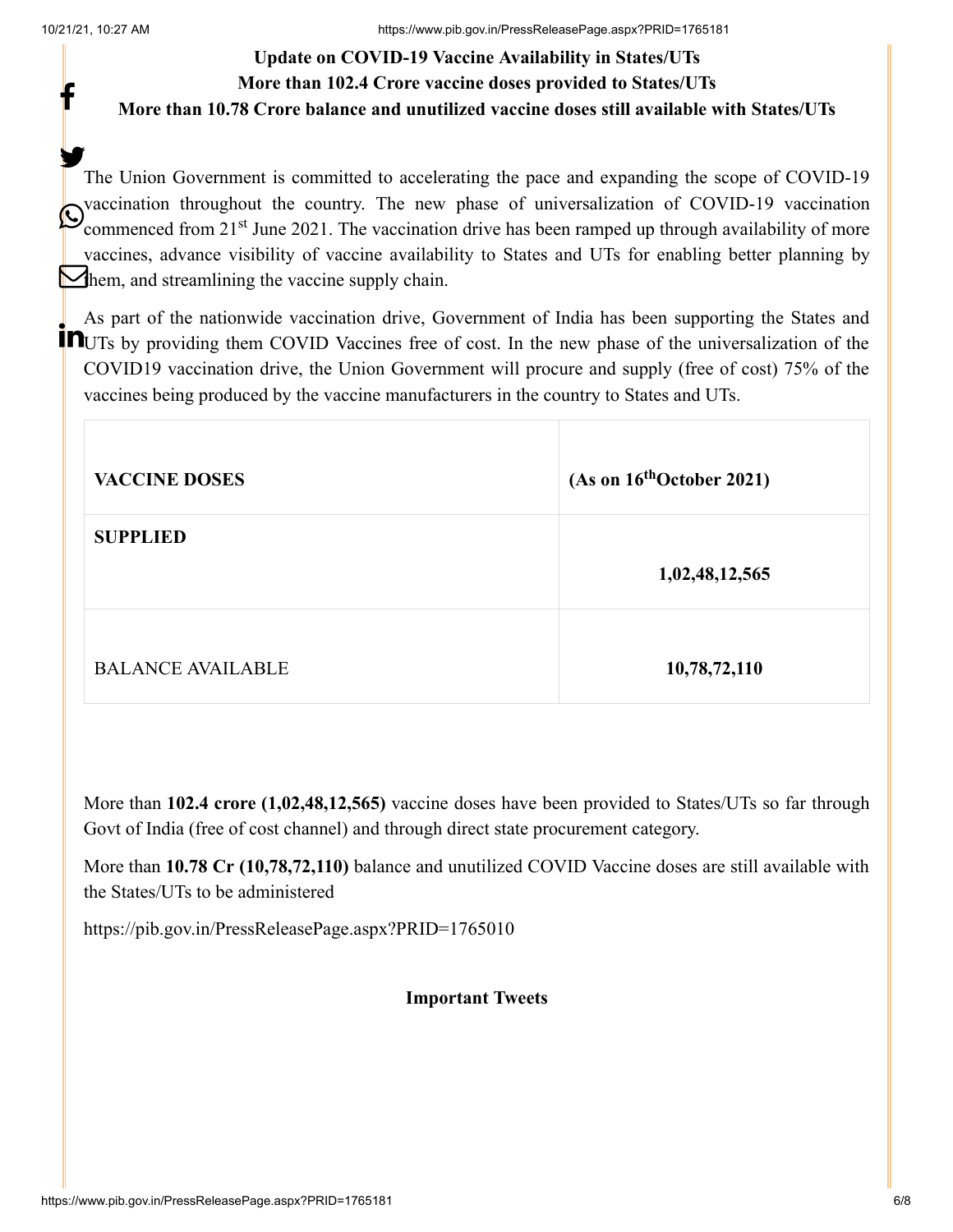

✅14,623 new cases in the last 24 hours

✅Daily positivity rate reported to be 1.10%[#Unite2FightCorona](https://twitter.com/hashtag/Unite2FightCorona?src=hash&ref_src=twsrc%5Etfw) [#StaySafe](https://twitter.com/hashtag/StaySafe?src=hash&ref_src=twsrc%5Etfw)

1/4 [pic.twitter.com/mM56lvzf6B](https://t.co/mM56lvzf6B)

— #IndiaFightsCorona (@COVIDNewsByMIB) [October 20, 2021](https://twitter.com/COVIDNewsByMIB/status/1450694795689562120?ref_src=twsrc%5Etfw)